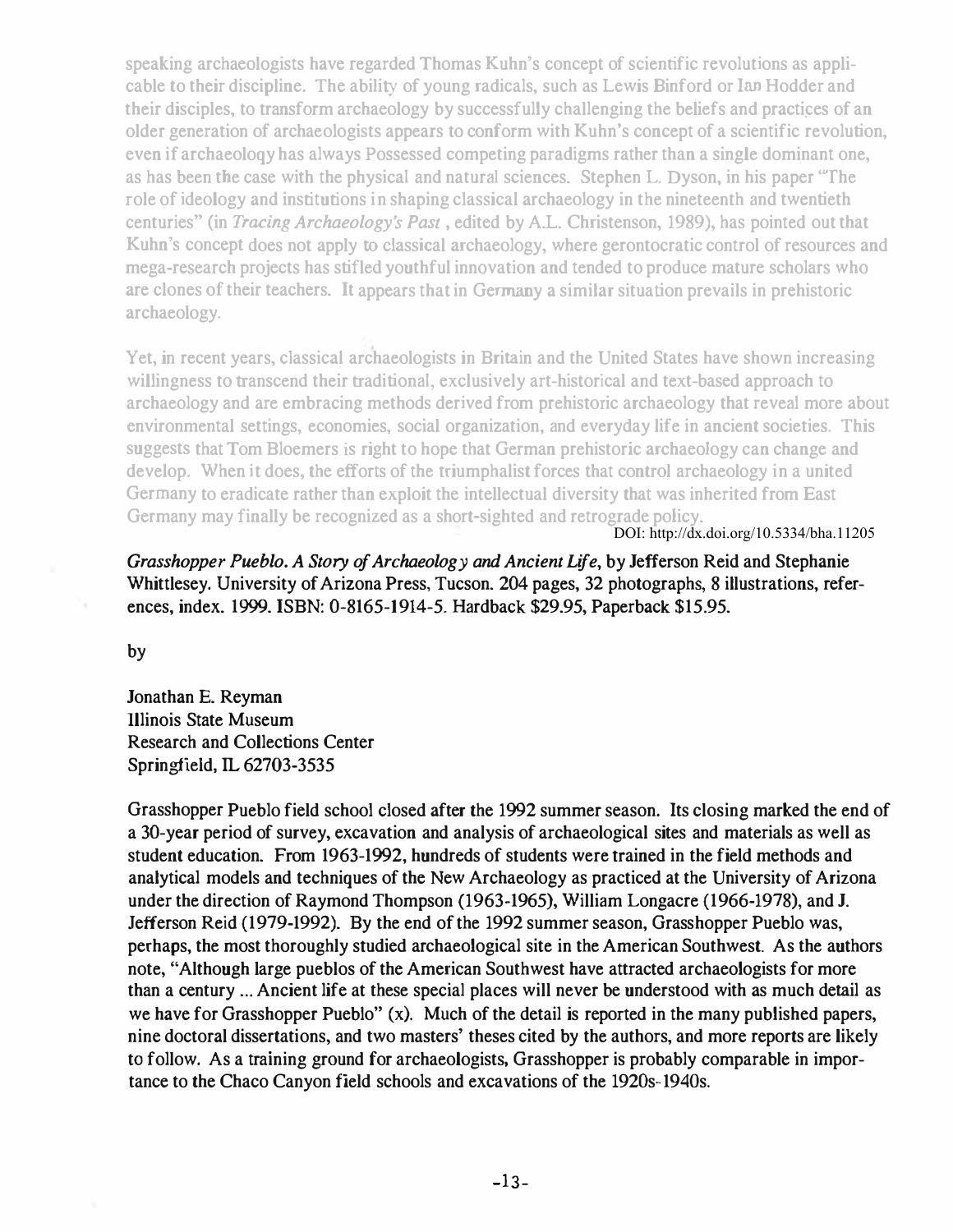The authors state in the Preface (x) that there are three reasons why the Grasshopper research is unique: the 105 rooms excavated provide an unusually large sample of rooms and artifacts; the quantity and quality of the artifact record itself; and the changes in excavation practices, notably those of burials, in response to growing Native American (in this case White Mountain Apache) participation and control of cultural resource management on their lands. Consequently, the excavation of burials at Grasshopper ended in 1979, eleven years before passage of NAGPRA legislation.

Some comments on the first two reasons are in order. There are certainly sites in the Southwest where far more rooms have been excavated and many more artifacts have been recovered, e.g., Pueblo Bonito, Chetro Kctl, and Pueblo del Arroyo at Chaco Canyon, and Arroyo Hondo Pueblo outside Santa Fe. The key word is "sample." The Chacoan sites were not sampled; Arroyo Hondo was, though perhaps not as rigorously as was Grasshopper. Furthermore, although the quantity of the artifact record is important, it is the quality of it that is more so. Here the work at Grasshopper is clearly superior, and understandably so given the two-seven decades that passed between the work at Chaco and that at Grasshopper (the first major excavation at Chaco, the Hyde Exploring Expedition, began in 1896, and the last of the field school prior to the work of the Chaco Center ended in the mid 194Os). Indeed, if the Grasshopper work were not technically and methodologically better than that at Chaco, one would have cause to criticize. One of the problems that has hampered and continues to hamper the re-analyses of the data from the work of Pepper, Judd, and others at Chaco prior to World War 11 is the comparatively poor record keeping of those earlier years. The work at Arroyo Hondo, however, seems to me to be comparable in quality to that at Grasshopper though the fieldwork at Arroyo Hondo was of much shorter duration (1970-1974).

The authors intend for this volume "to summarize what we know, what we think we know, and what we suspect about life at Grasshopper Pueblo, so that this information can be used as a guide for the next generation of Grasshopper researchers:... To craft a story for the benefit of nonarchaeologists... the Western Apache and other Native American peoples and... the vast audience of non-Indians wishing to understand southwestern prehistory" (xii). It must be noted, however, that to the Apache and other American Indian groups, especially those in the Southwest, this is history, not prehistory.

The authors, however, also provide a history of archaeological research at Grasshopper using a narrative structure in which the history of the research and the history of the Pueblo sometimes are parallel and at other times converge. For example, Chapter 2, "The Establishment Period," covers both the beginnings of the Grasshopper settlement and the establishment of the Grasshopper field school. It's an interesting way of presenting the history, and it makes for a more readable book. For those new to the Southwest, there's some basic history of Southwest archaeology, c.g., that Emil W. Haury recognized and defined Mogollon Culture, per se, in 1931, though publication of it didn't appear until 1936 (11-12); and that the Grasshopper area was surveyed by Leslie Spier, Waiter Hough, and Byron Cummings.

Finally, this is a love story. Grasshopper is clearly a beloved place. With joint authorship, it's often difficult to know who writes what, but my guess is that that the love story between the archaeologist and the site is more Reid's than Whittlesey's.

The volume is organized into seven chapters: 1) The Land, the People, and the Place; 2) The Establishment Period; 3) The Aggregation Period; 4) Grasshopper Ecology; 5) Grasshopper Sociology; 6) Grasshopper IdeOlogy, Religion, and Arts; and 7) Dispersion and Abandonment Periods. Both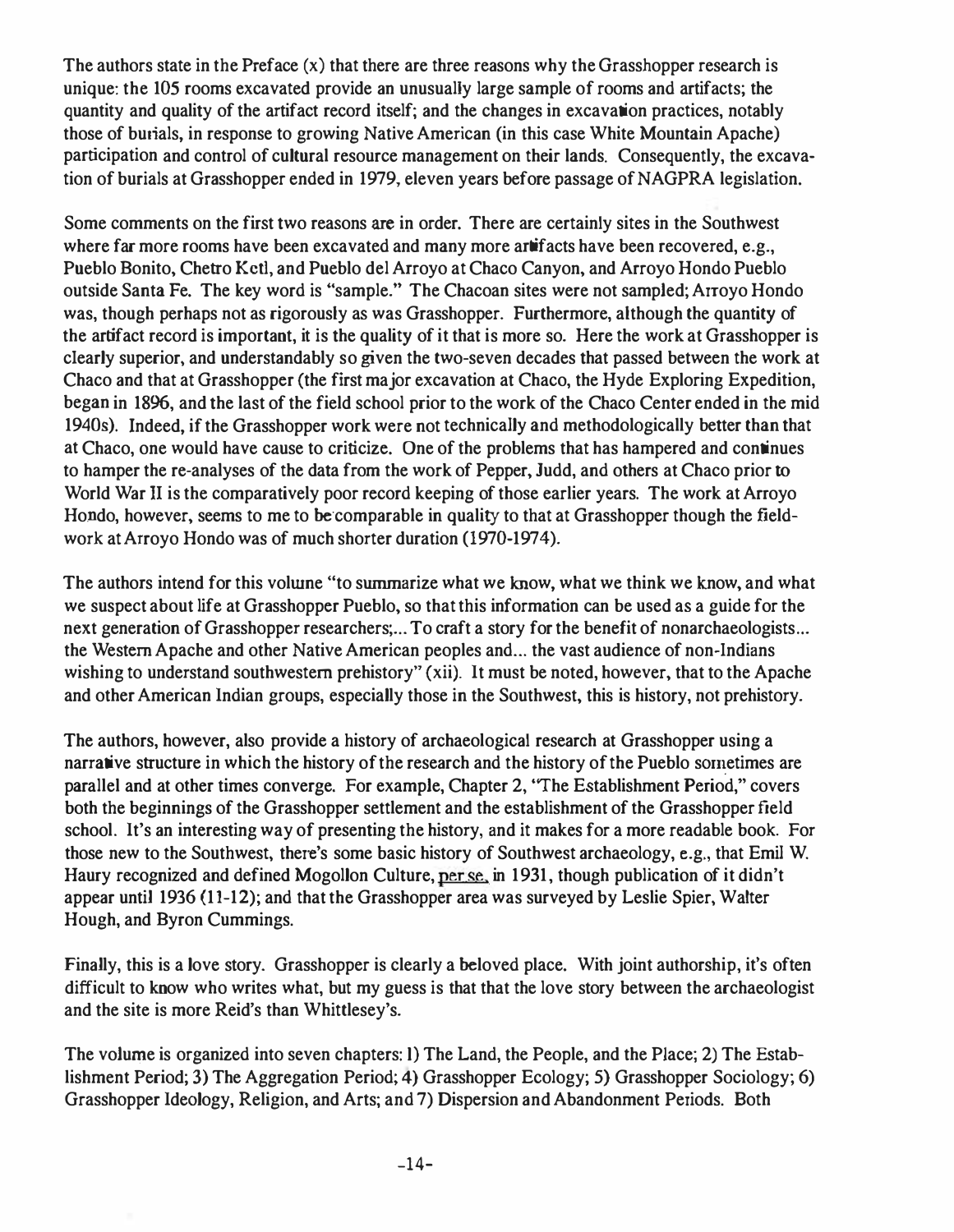authors are identified with the New Archaeology. Yet, curiously, their discussions of religion and ritual (especially what call the Arrow Society), ideology, sociology, and other such issues, and even that of pottery-making (88-90) read more like the culture history we associate with Gordon Willey than the work of, say, Lewis Binford (this is not a criticism).

The authors use the Western Apache and the Hopi "as cultural metaphors for the Mogollon at Grasshopper Pueblo" (14). Both are used as models for understanding subsistence at Grasshopper (96-98); Hopi architecture and ceremonial life help the authors to analyze Grasshopper architecture (especially what they infer to be ceremonial rooms), religion, and ideology (e.g., pp. 122-127).

Reid and Whlttlesey provide two stories for the origin of the name, Grasshopper. The first is that of a lame Apache woman whom the Indians called "Naz-chug-gee" (Grasshopper) because of her peculiar limp. The second story came from Apache friends of the authors; the site is one where grasshoppers are abundant (5).

Before Grasshopper Pueblo was built, there were two smaller sites, Chodistaas (Apache for "scorpion'') Pueblo to the north was occupied from A.D. 1263-1300, first seasonally, and then year-round (33-41). It was destroyed by fire and "was ritually buried after it burned" (38). To the best of my knowledge. this is unique within the Southwest. Grasshopper Spring Pueblo was contemporaneous (ca. A.D. 1270s-1300) with Chodistaas and was located to the south-southeast of it and east of Grasshopper. Grasshopper Pueblo, itself, though more than 100 times larger than Chodistaas and Grasshopper Spring combined, was just as short-lived; it lasted only about a generation, ca. 1300- 1330 (62).

Grasshopper Pueblo was not an isolated site. The recovery of the remains of about twenty macaws (83), copper bells. and marine shell are evidence for trade with Mesoameric� either direct or indirect. Based on their sampling procedure (about 20% of the site was excavated). the authors suggest that approximately 100 macaws might have been present at the site, a number they consider indicative of a fairly simple type of exchange system (83). Whatever the actual number of birds, they consider only numbers and not the issue of value; nor do they consider that feathers might have been imported, as well as live birds. I would argue that the *value* of such commodities is the important factor.

One also wonders what the people of Grasshopper exchanged for the macaws, copper bells, and shell. Turquoise comes to mind. It was available locally and was found in Room 113 at Grasshopper "in all stages of manufacture" (81 ) - raw nuggets, unfinished blanks, and finished pendants. The presumed lack of controlled access to the turquoise deposits is interpreted by the authors as further evidence that the trading system was not closely managed or complicated (82).

Chapter 5 (Grasshopper Sociology) and Chapter 6 (Grasshopper Ideology, Religion, and Arts) are the most interesting chapters, and in some ways the most speculative. For example. the authors infer that "about half the adult men at Grasshopper belonged to ceremonial societies that crosscut kinship groups" (126). They base this on objects found with the excavated burials and Hopi ethnographic burial practices. Based on my own work among the Pueblos, including the Hopi, I would have thought that the percentage would have been considerably higher than about 50%. Furthermore, given the size of Grasshopper Pueblo, I'm a bit surprised that the mortuary data indicate the presence of only four men's ceremonial societies (130). Nevertheless, that these two chapters raised many